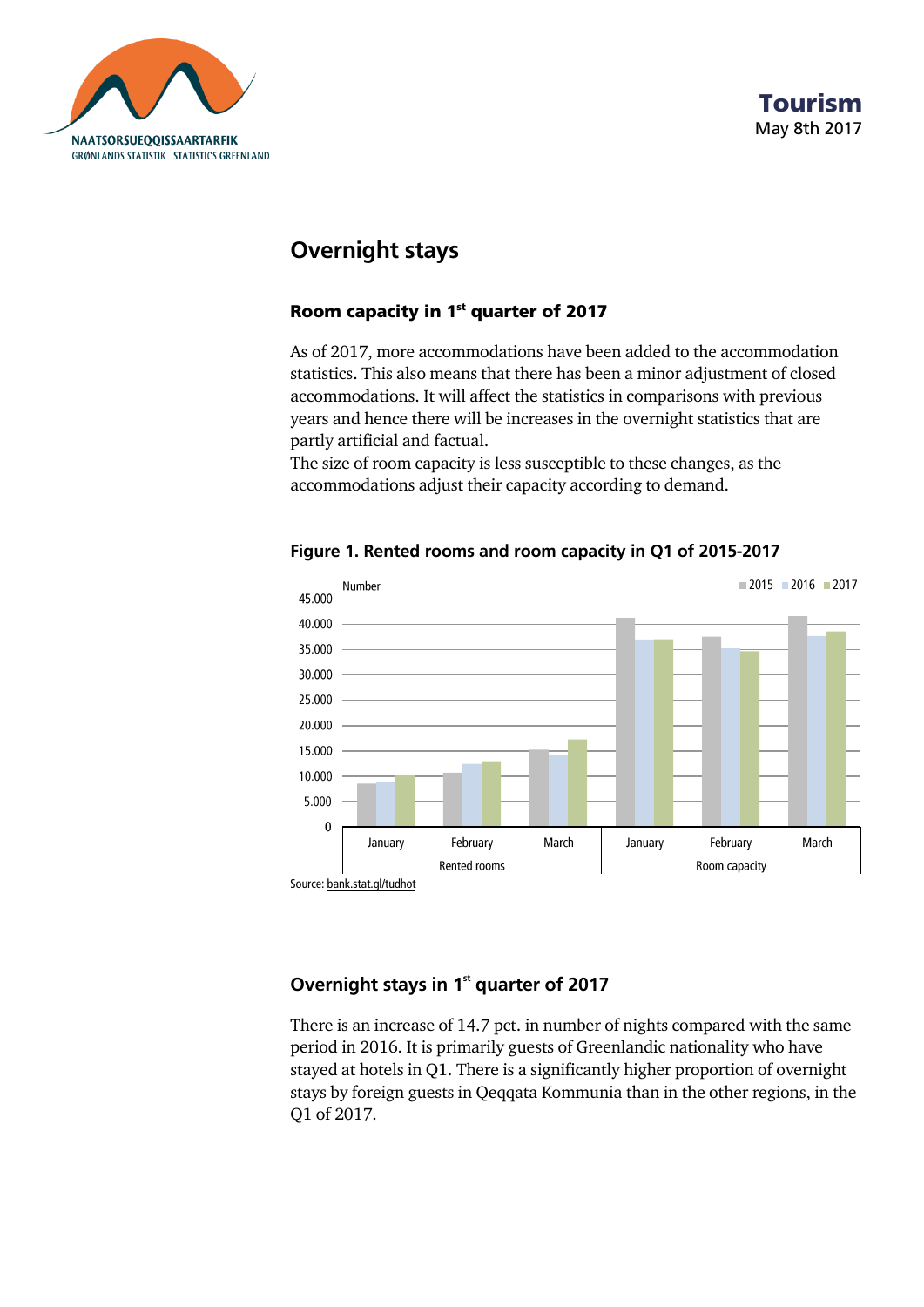

#### **Figure 2. Number of overnight stays by nationality, Q1 of 2015-2017**

### **Overnight guests in 1 st quarter of 2017**

There is an increase of 11.3 pct. in the number of nights compared with the same period in 2016. The largest increase has occurred among guests of British and German nationality, which ended at 1,073 and 803, respectively, in the Q1 of 2017. Though it is clear that the increase is caused by the addition of more accommodations.



**Figure 3. Number of arriving guests by nationality, Q1 of 2015-2017**